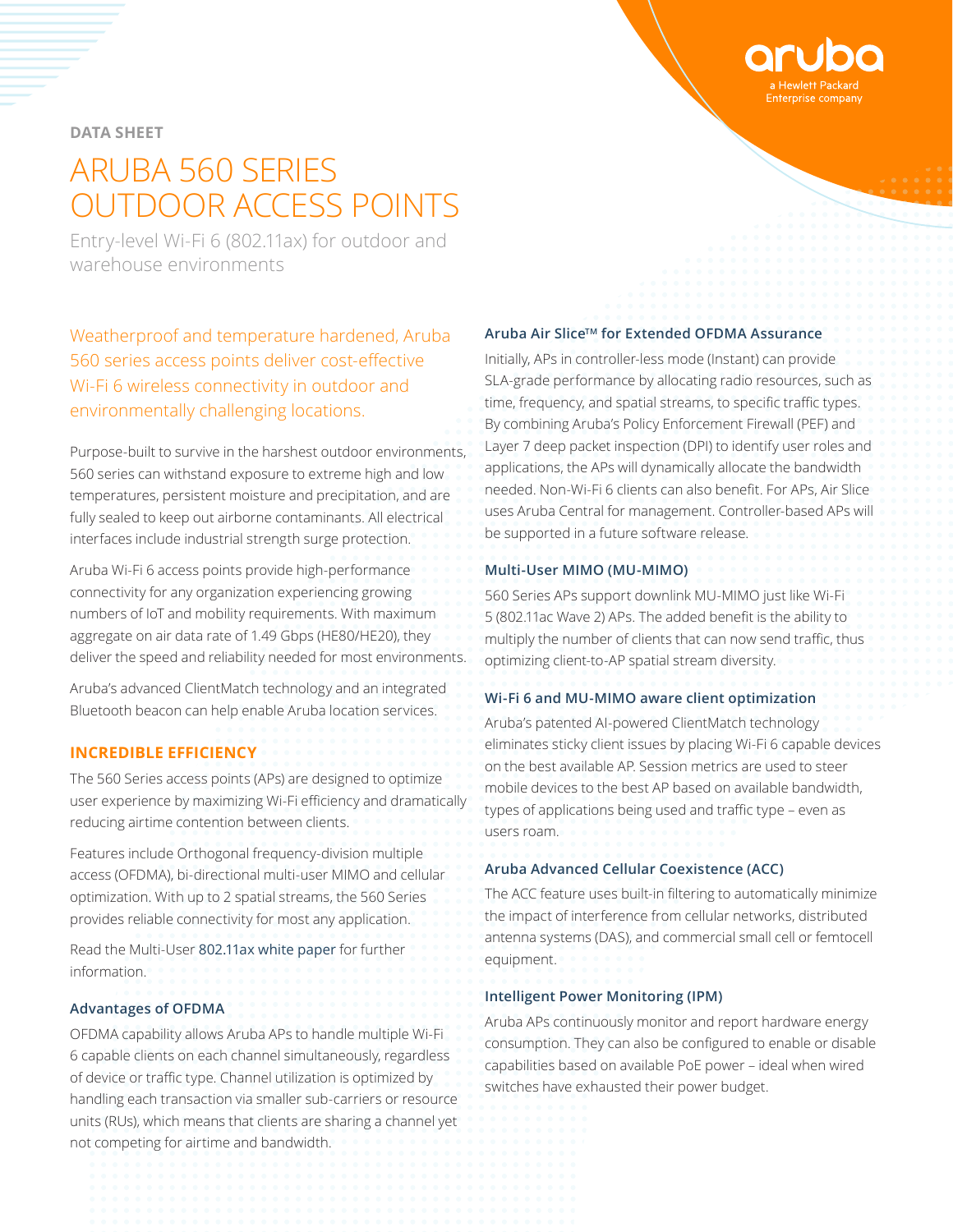## **IOT PLATFORM CAPABILITIES**

Like all Aruba Wi-Fi 6 APs, the 560 Series includes an integrated Bluetooth 5 and 802.15.4 radio (for Zigbee support) to simplify deploying and managing IoT-based location services, asset tracking services, security solutions and IoT sensors. This allows organizations to leverage the 560 Series as an IoT platform, which eliminates the need for an overlay infrastructure and additional IT resources.

## **Target Wake Time (TWT)**

Ideal for IoTs that communicate infrequently, TWT establishes a schedule for when clients need to communicate with an AP. This helps improve client power savings and reduces airtime contention with other clients.

## **ARUBA SECURE INFRASTRUCTURE**

The Aruba 560 Series includes components of Aruba's Zero Trust Security to help protect user authentication and wireless traffic. Select capabilities include:

#### **WPA3 and Enhanced Open**

Support for stronger encryption and authentication is provided via the latest version of WPA for enterprise protected networks.

Enhanced Open offers seamless protection for users connecting to open networks where each session is automatically encrypted to protect user passwords and data on guest networks.

## **WPA2-MPSK**

MPSK enables simpler passkey management for WPA2 devices – should the Wi-Fi password on one device or device type change, no additional changes are needed for other devices. Requires [Aruba ClearPass Policy Manager](https://www.arubanetworks.com/assets/ds/DS_ClearPass_PolicyManager.pdf).

## **VPN Tunnels**

In Remote AP (RAP) and IAP-VPN deployments, the Aruba 560 Series can be used to establish a secure SSL/IPSec VPN tunnel to a Mobility Controller that is acting as a VPN concentrator.

## **Trusted Platform Module (TPM)**

For enhanced device assurance, all Aruba APs have an installed TPM chip for secure storage of credentials and keys, and boot code.

## **SIMPLE AND SECURE ACCESS**

To simplify policy enforcement, the Aruba 560 Series uses [Aruba's Policy Enforcement Firewall](https://www.arubanetworks.com/assets/tg/TB_PEF.pdf) (PEF) feature to encapsulate all traffic from the AP to the Mobility Controller (or Gateway) for end-to-end encryption and inspection. Policies are applied based on user role, device type, applications, and location. This reduces the manual configuration of SSIDs, VLANs and ACLs. PEF also serves as the underlying technology for [Aruba Dynamic Segmentation](https://www.arubanetworks.com/solutions/dynamic-segmentation/).

## **HIGH DENSITY CONNECTIVITY**

Each 560 Series AP provides connectivity for a maximum of 256 associated clients per radio (512 in total). In real-world scenarios, the maximum recommended client density is dependent on environmental conditions.

## **FLEXIBLE OPERATION AND MANAGEMENT**

#### **Controller-less (Instant) Mode**

In controllerless mode, one AP serves as a virtual controller for the entire network. Learn more about Instant mode in this [technology brief](https://www.arubanetworks.com/assets/tg/TB_Aruba-Instant-Mode.pdf).

#### **Mobility Controller Mode**

For optimized network performance, roaming and security, APs tunnel all traffic to a mobility controller for centrally managed traffic forwarding and segmentation, data encryption, and policy enforcement. Learn more in the [ArubaOS datasheet](https://www.arubanetworks.com/assets/ds/DS_ArubaOS.pdf).

#### **Management Options**

Available management solutions include [Aruba Central](https://www.arubanetworks.com/assets/ds/DS_ArubaCentral.pdf) (cloudmanaged) or [Aruba AirWave](https://www.arubanetworks.com/assets/ds/DS_AW.pdf) – a multi-vendor on-premises management solution. For large installations across multiple sites, APs can be factory-shipped and can be activated with Zero Touch Provisioning through Aruba Central or AirWave. This reduces deployment time, centralizes configuration, and helps manage inventory.

## **ADDITIONAL WI-FI FEATURES**

Each AP also includes the following standards-based technologies: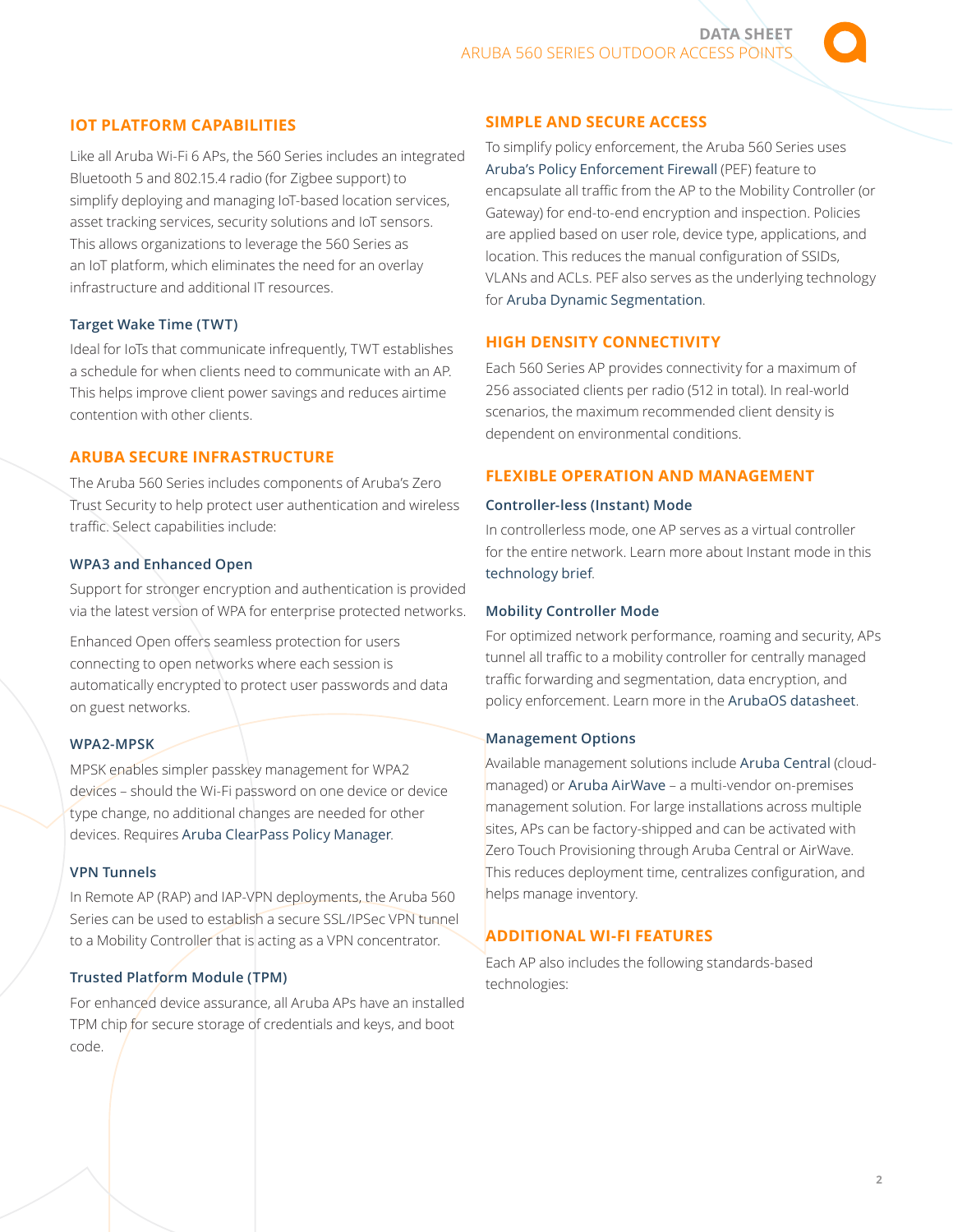**DATA SHEET**  ARUBA 560 SERIES OUTDOOR ACCESS POINTS

| <b>Transmit Beamforming</b><br>(TxBF)            | Increased signal reliability and range                                                          |
|--------------------------------------------------|-------------------------------------------------------------------------------------------------|
| <b>Passpoint Release 2</b>                       | Seamless cellular-to-Wi-Fi carryover for<br>guests                                              |
| <b>Dynamic Frequency</b><br>Selection (DFS)      | Optimized use of available RF spectrum                                                          |
| <b>Maximal Ratio</b><br>Combining (MRC)          | Improved receiver performance for multi-<br>antenna access points.                              |
| <b>Cyclic Delay/Shift</b><br>Diversity (CDD/CSD) | Enable use of multiple transmit antennas                                                        |
| Space-Time Block<br>Coding (STBC)                | Increased connection robustness                                                                 |
| <b>Low-Density Parity</b><br>Check (LDPC)        | High performance error detection and<br>correction coding for enhanced receiver<br>performance. |

# **AP-560 SERIES SPECIFICATIONS**

## **Hardware Variants**

- AP-565
- **-** Built-in Omni Directional Antennas
	- 5 GHz Antennas 5.4 dBi
- 2.4 GHz Antennas 3.2 dBi
- BLE/802.15.4 Antennas 3.3d Bi
- AP-567
	- **-** Built-in 90°H x 90°V Directional Antennas
	- **-** 5 GHz Antennas 6.8 dBi
	- **-** 2.4 GHz Antennas 7.1 dBi
	- **-** BLE/802.15.4 Antennas 3.0 dBi

## **Wi-Fi Radio Specifications**

- AP type: Outdoor Hardened, Wi-Fi 6 dual radio, 5 GHz 2x2 MIMO and 2.4 GHz 2x2 MIMO
- Software-configurable dual radio supports 5 GHz (Radio 0) and 2.4 GHz (Radio 1)
- 5 GHz:
	- **-** Two spatial stream Single User (SU) MIMO for up to 1.2 Gbps wireless data rate with individual 2SS HE80 802.11ax client devices, or with two 1SS HE80 802.11ax MU-MIMO capable client devices simultaneously
- 2.4 GHz
- **-** Two spatial stream Single User (SU) MIMO for up to 574 Mbps (287 Mbps) wireless data rate with individual 2SS HE40 (HE20) 802.11ax client devices or with two 1SS HE40 (HE20) 802.11ax MU-MIMO capable client devices simultaneously
- Up to 256 associated client devices per radio
- Up to 16 BSSIDs per radio
- Supported frequency bands (country-specific restrictions apply):
	- **-** 2.400 to 2.4835 GHz
	- **-** 5.150 to 5.250 GHz
- **-** 5.250 to 5.350 GHz
- **-** 5.470 to 5.725 GHz
- **-** 5.725 to 5.850 GHz
- **-** 5.850 to 5.925 GHz
- **-** 5.825 to 5.875 GHz
- Available channels: Dependent on configured regulatory domain
- Dynamic frequency selection (DFS) optimizes the use of available RF spectrum
- Supported radio technologies:
	- **-** 802.11b: Direct-sequence spread-spectrum (DSSS)
	- **-** 802.11a/g/n/ac: Orthogonal frequency-division multiplexing (OFDM)
	- **-** 802.11ax: Orthogonal frequency-division multiple access (OFDMA) with up to 16 resource units (RU)
- Supported modulation types:
	- **-** 802.11b: BPSK, QPSK, CCK
	- **-** 802.11a/g/n: BPSK, QPSK, 16-QAM, 64-QAM, 256-QAM (proprietary extension)
	- **-** 802.11ac: BPSK, QPSK, 16-QAM, 64-QAM, 256-QAM, 1024-QAM (proprietary extension)
	- **-** 802.11ax: BPSK, QPSK, 16-QAM, 64-QAM, 256-QAM , 1024-QAM
- 802.11n high-throughput (HT) support: HT 20/40
- 802.11ac very high throughput (VHT) support: VHT 20/40/80
- 802.11ax high efficiency (HE) support: HE20/40/80
- Supported data rates (Mbps):
	- **-** 802.11b: 1, 2, 5.5, 11
	- **-** 802.11a/g: 6, 9, 12, 18, 24, 36, 48, 54
	- **-** 802.11n: 6.5 to 300 (MCS0 to MCS15, HT20 to HT40), 400 with 256-QAM
	- **-** 802.11ac: 6.5 to 867 (MCS0 to MCS9, NSS = 1 to 2, VHT20 to VHT80), 1,083 with 1024-QAM
	- **-** 802.11ax (2.4GHz): 3.6 to 574 (MCS0 to MCS11, NSS = 1 to 2, HE20 to HE40)
- 802.11n/ac/ax Packet aggregation: A-MPDU, A-MSDU
- Transmit power: Configurable in increments of 0.5 dBm
- Maximum (conducted) transmit power (limited by local regulatory requirements):
	- **-** 2.4 GHz band: +23 dBm per chain, +26 dBm aggregate (2x2)
	- **-** 5 GHz band: +23 dBm per chain, +26 dBm aggregate (2x2)
	- **-** Note: conducted transmit power levels exclude antenna gain.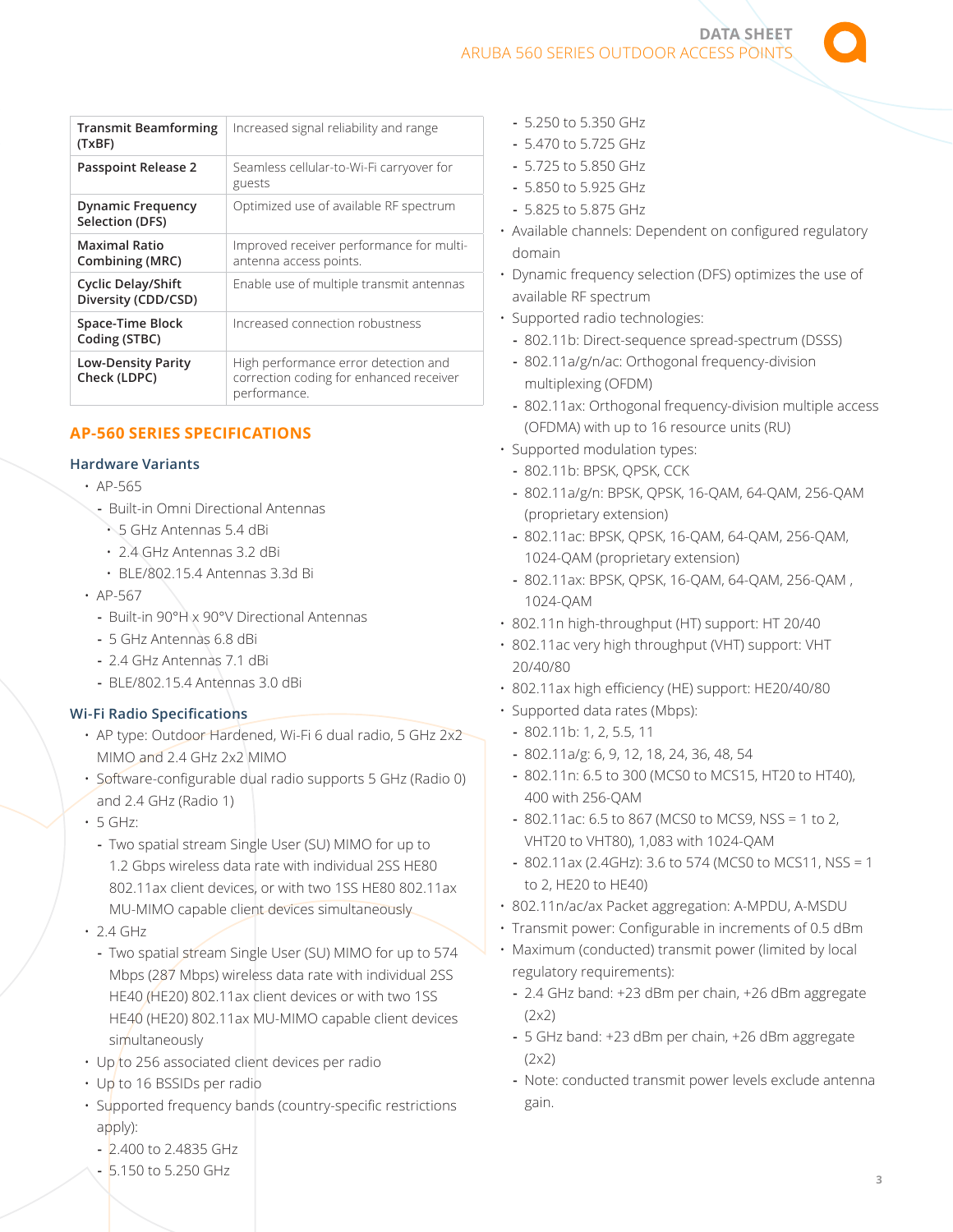ARUBA 560 SERIES OUTDOOR ACCESS POINT

• Maximum EIRP (limited by local regulatory requirements):

## **-** 2.4 GHz band:

- 565: 29.2 dBm EIRP
- 567: 33 dBm EIRP
- **-** 5 GHz band:
- 565: 31.4 dBm EIRP
- 567: 32.7 dBm EIRP
- Advanced Cellular Coexistence (ACC) minimizes interference from cellular networks
- Maximum ratio combining (MRC) for improved receiver performance
- Cyclic delay/shift diversity (CDD/CSD) to enable the use of multiple transmit antennas
- Short guard interval for 20-MHz, 40-MHz, and 80-MHz
- Space-time block coding (STBC) for increased range and improved reception
- Low-density parity check (LDPC) for high-efficiency error correction and increased throughput
- Transmit beam-forming (TxBF) for increased signal reliability and range

#### **Power**

- Maximum (worst-case) power consumption: 15.6W
- Maximum (worst case) power consumption in idle mode: 4.2W
- Maximum (worst case) power consumption in deep-sleep mode: 1.7
- Power sources sold separately
- Power over Ethernet (PoE+): 802.3at-compliant
- When powered by 1x 802.3at, there are no restrictions
- When powered by 1x 802.3af with IPM enabled, the AP will start up in unrestricted mode, but may dynamically apply restrictions depending on the POE budget and actual power. The feature restrictions can be programmed.
- When powered by 1x 802.3af with IPM disabled, the AP will lower the 2.4Ghz radio to 1x1:1

## **Additional Interfaces**

- E0: 10/100/1000BASE-T (RJ-45)
- **-** Auto-sensing link speed and MDI/MDX
- **-** PoE-PD: 48Vdc (nominal) 802.3at/bt (Class 3 or higher)
- **-** 802.3az Energy Efficient Ethernet (EEE)
- Bluetooth 5 and 802.15.4 radio
	- **-** 2.4 GHz
	- **-** Bluetooth 5: up to 8 dBm transmit power and -95 dBm receive sensitivity
	- **-** Zigbee: up to 8 dBm transmit power and -97 dBm receive sensitivity
	- **-** Up to 4 dBm transmit power (class 2) and -91 dBm receive sensitivity

• Visual indicator (multi-color LED): For system and radio status

**DATA SHEET** 

- Reset button: Factory reset (during device power up)
- USB-C console interface

## **Mounting**

- AP-270-MNT-V1
- AP-270-MNT-V2
- AP-270-MNT-H1
- AP-270-MNT-H2

## **Mechanical**

- AP-565
	- **-** Dimensions/weight (excluding mount):
	- $\cdot$  16.5 cm (W) x 16.5 cm (D) x 11 cm (H)
	- $\cdot$  6.5" (W)  $\times$  6.5" (D)  $\times$  4.3" (H)
	- 1.03 kg/2.27 lbs
- AP-567
	- **-** Dimensions/weight (excluding mount):
		- $\cdot$  16.5 cm (W) x 16.5 cm (D) x 11 cm (H)
		- $\cdot$  6.5" (W)  $\times$  6.5" (D)  $\times$  4.3" (H)
		- 1.09 kg/2.4 lbs

## **Environmental**

- Operating:
	- **-** Temperature: -40° C to +55° C (-40° F to +140° F) with full solar loading
	- **-** Humidity: 5% to 95% non-condensing internal
	- **-** Rated for operation in all weather conditions
- Storage and transportation:
	- **-** Temperature: -40° C to +70° C (-40° F to +158° F)
- Operating Altitude: 3,000 m
- Water and Dust
	- **-** IP66/67
- Salt Tolerance
	- **-** Tested to ASTM B117-07A Salt Spray 200hrs
- Wind Survival: Up to 165 Mph
- Shock and Vibration ETSI 300-19-2-4

# **Regulatory**

- FCC/ISED
- CE Marked
- RED Directive 2014/53/EU
- EMC Directive 2014/30/EU
- Low Voltage Directive 2014/35/EU
- UL/IEC/EN 60950
- EN 60601-1-1, EN60601-1-2

For more country-specific regulatory information and approvals, please see your Aruba representative.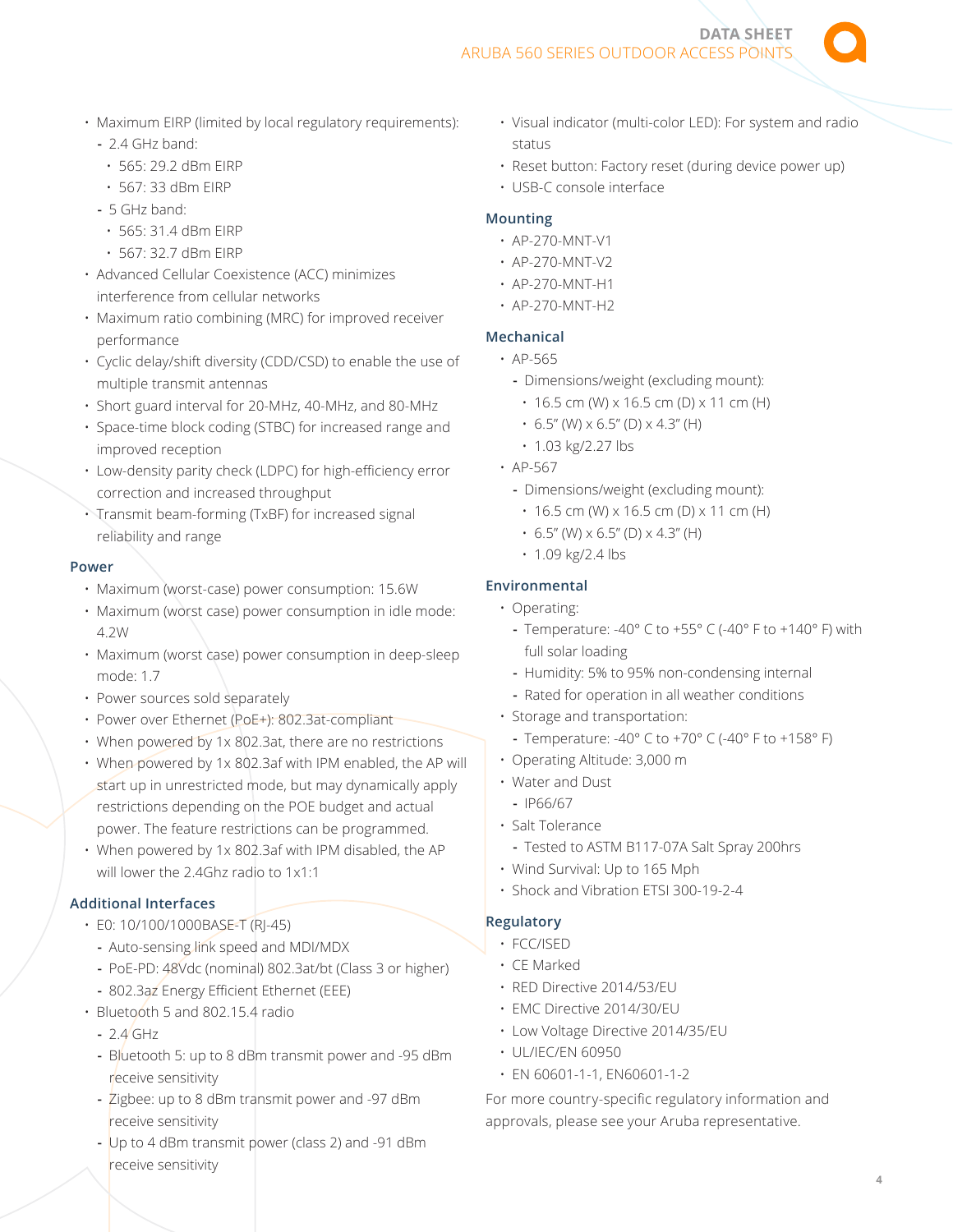

## **Regulatory Model Number**

- AP-565: APEX0565
- AP-567: APEX0567

## **Certifications**

- CB Scheme Safety, cTUVus
- UL2043 plenum rating
- Wi-Fi Alliance certified 802.11a/b/g/n/
- Wi-Fi Alliance certified Wi-Fi 6 (802.11ax)
- Wi-Fi CERTIFIED™ ac (with wave 2 features)
- Passpoint® (Release 2) with ArubaOS and Instant 8.3+

## **Warranty**

• Limited Lifetime Warranty

## **Minimum Operating System Software**

• ArubaOS and Aruba InstantOS 8.7.1.0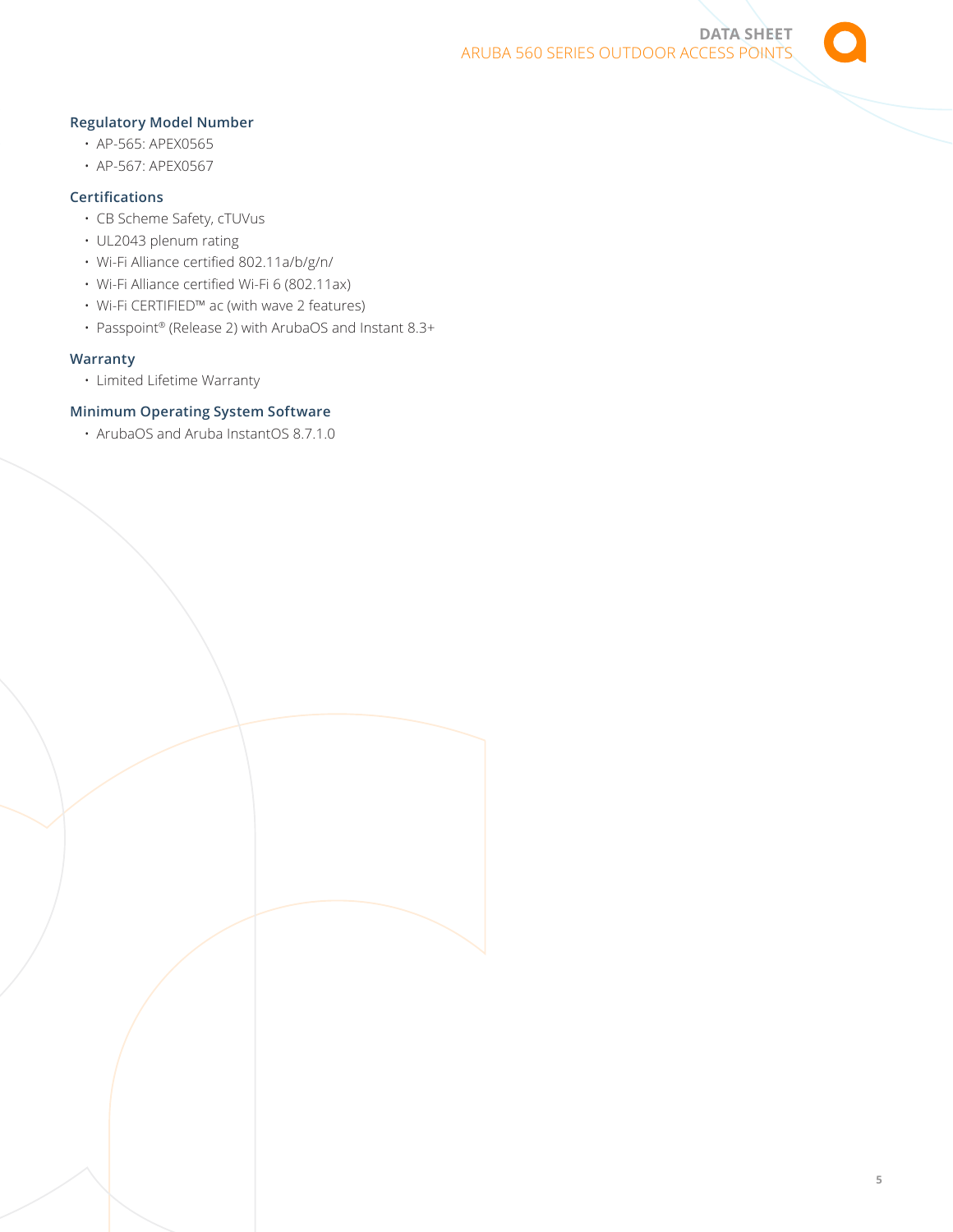

# **RF PERFORMANCE TABLE**

| <b>Band, rate</b>                            | Maximum transmit power (dBm)<br>per transmit chain | <b>Receiver sensitivity (dBm)</b><br>per receive chain |
|----------------------------------------------|----------------------------------------------------|--------------------------------------------------------|
| 2.4 GHz, 802.11b                             |                                                    |                                                        |
| 1 Mbps                                       | 22                                                 | $-97$                                                  |
| 11 Mbps                                      | 22                                                 | $-89$                                                  |
| 2.4 GHz, 802.11g                             |                                                    |                                                        |
| 6 Mbps                                       | 22                                                 | -93                                                    |
| 54 Mbps                                      | 20                                                 | $-76$                                                  |
| 2.4 GHz, 802.11n/ac HT20                     |                                                    |                                                        |
| MCS0                                         | 22                                                 | -93                                                    |
| MCS8                                         | 19                                                 | $-75$                                                  |
| 2.4 GHz, 802.11ax HE20                       |                                                    |                                                        |
| MCS0                                         | 22                                                 | -93                                                    |
| MCS11                                        | 17                                                 | $-62$                                                  |
| 5 GHz, 802.11a                               |                                                    |                                                        |
| 6 Mbps                                       | 22                                                 | $-92$                                                  |
| 54 Mbps                                      | 20                                                 | $-75$                                                  |
| 5 GHz, 802.11n/ac HT20/VHT20                 |                                                    |                                                        |
| MCS0                                         | 22                                                 | $-92$                                                  |
| MCS8                                         | 19                                                 | $-72$                                                  |
| 5 GHz, 802.11n/ac HT40/VHT40                 |                                                    |                                                        |
| MCS0                                         | 22                                                 | $-90$                                                  |
| MCS9                                         | 19                                                 | $-65$                                                  |
| 5 GHz, 802.11ac VHT80                        |                                                    |                                                        |
| MCS0                                         | 22                                                 | $-88$                                                  |
| MCS9                                         | 19                                                 | $-63$                                                  |
| 5 GHz, 802.11ax HE20                         |                                                    |                                                        |
| MCS0                                         | 22                                                 | $-94$                                                  |
| MCS11                                        | 17                                                 | $-62$                                                  |
| 5 GHz, 802.11ax HE40                         |                                                    |                                                        |
| MCS0                                         | 22                                                 | $-91$                                                  |
| MCS11                                        | 17                                                 | $-60$                                                  |
| 5 GHz, 802.11ax HE80                         |                                                    |                                                        |
| MCS0                                         | 22                                                 | $-87$                                                  |
| MCS11                                        | 17                                                 | $-57$                                                  |
| the company of the company of the company of |                                                    | .                                                      |

Maximum capability of the hardware provided (excluding antenna gain). Maximum transmit power is limited by local regulatory settings.